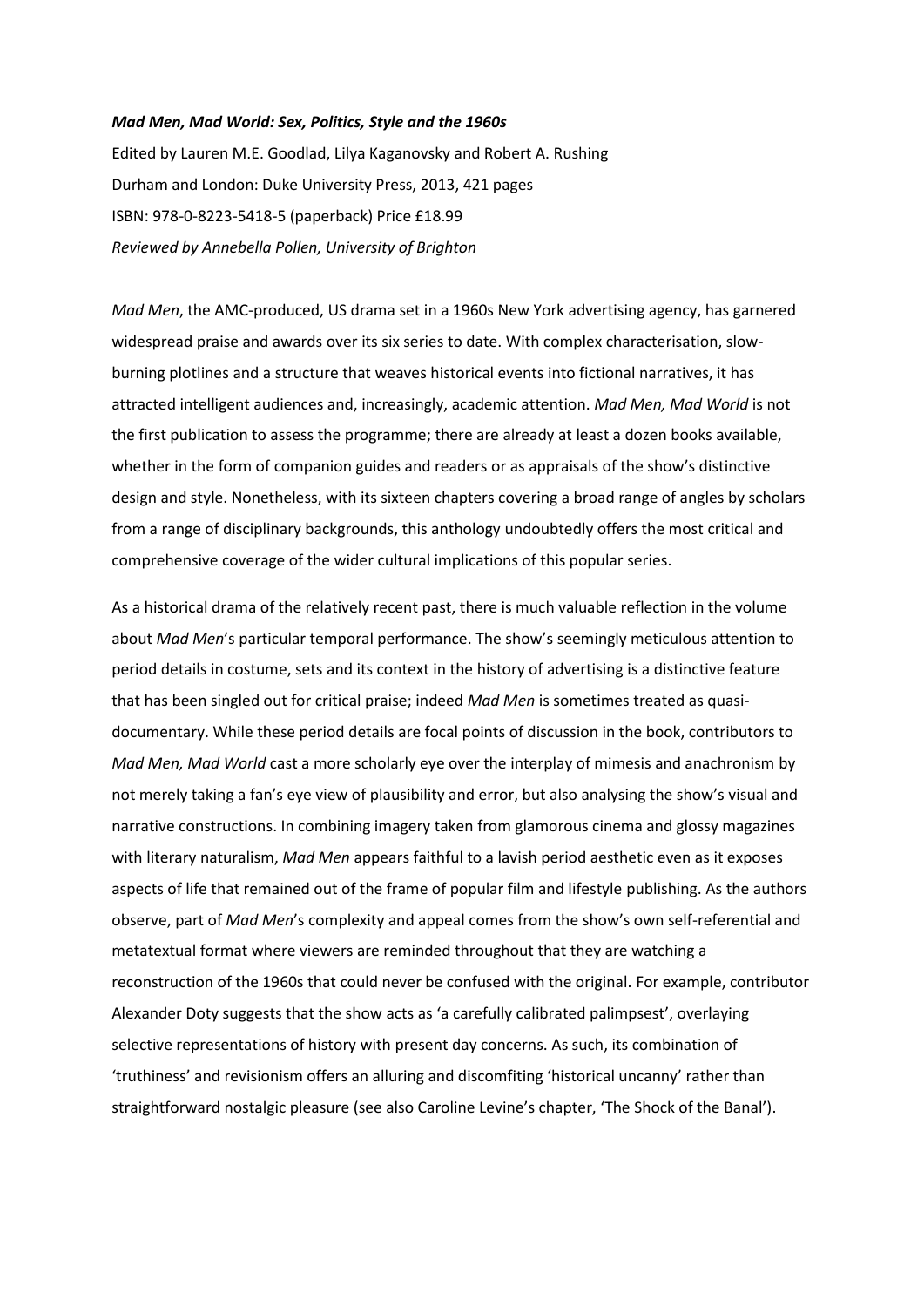Specific episode content is deftly excavated in individual chapters for what it can reveal about historic and contemporary social and political attitudes. Notable case studies explore homosexuality, ethnicity and gender in *Mad Men*'s storylines in relation to the wider concerns of sexual liberation, civil rights and reproductive politics. At its most broad, the volume contributes to histories and theories of fashion, psychoanalysis, architecture, media and beyond. The interpretations are rarely internal to *Mad Men* as a programme; however, I would argue that it is necessary to be already closely familiar with the plot, characters and detail of the four series that the book covers in order for a reader to follow its analysis. It may even be necessary to be what television scholar Jason Mittell calls an 'acafan', that is, both an academic and a fan of the show; deeply knowledgeable of and broadly sympathetic with the subject of study. While *Mad Men, Mad World*'s authors can be strongly critical of *Mad Men* – particularly in relation to its 'postracial' handling of its few minority ethnic characters – the book as a whole functions as a riposte to those who have found the show to be 'smug' and self-congratulatory. Although contributors concede that, as a for-profit, ad-supported television show about advertising, the show can appear complicit in the cultures it sometimes critiques and thus produce the positions it addresses (see Lynn Joyrich's chapter, 'Media Madness'), all see the series as more complex and interesting than its detractors allow.

The length and depth of analysis in *Mad Men, Mad World* can be held up as a material testament to the programme's distinctive cultural value. Yet, with two further series still available for analysis, and a final series to follow, the book could be accused of reaching its conclusions rather prematurely. The editors are conscious that their readers are likely to know more of the show than they do at the time of writing; the excellent introduction and afterword helpfully and reflectively outline the parameters of the volume's aims, and explicate the broader contribution of its outcomes to cultural studies. The complex structures and long-form narrative of *Mad Men*, characteristic of so-called 'quality TV' programming, certainly gives the authors plenty to discuss; much will be of interest to *Visual Studies* readers. Given the fifty-plus hours of available programming and the evident correspondence between the show and its broader cultural contexts, however, I was a little concerned at the repetition between chapters. Several analyse the same scenes and pull out the same quotes from the script, albeit for different purposes; some more rigorous editing could have weeded this out or turned these overlaps into features. The 'acafandom' evident among the exclusively American contributors gives the volume a collective coherence but there is also room for further variety in perspective and tone. With more to come, there is more to see and more to say, and not just from Mad Men's closest devotees.

## **References**